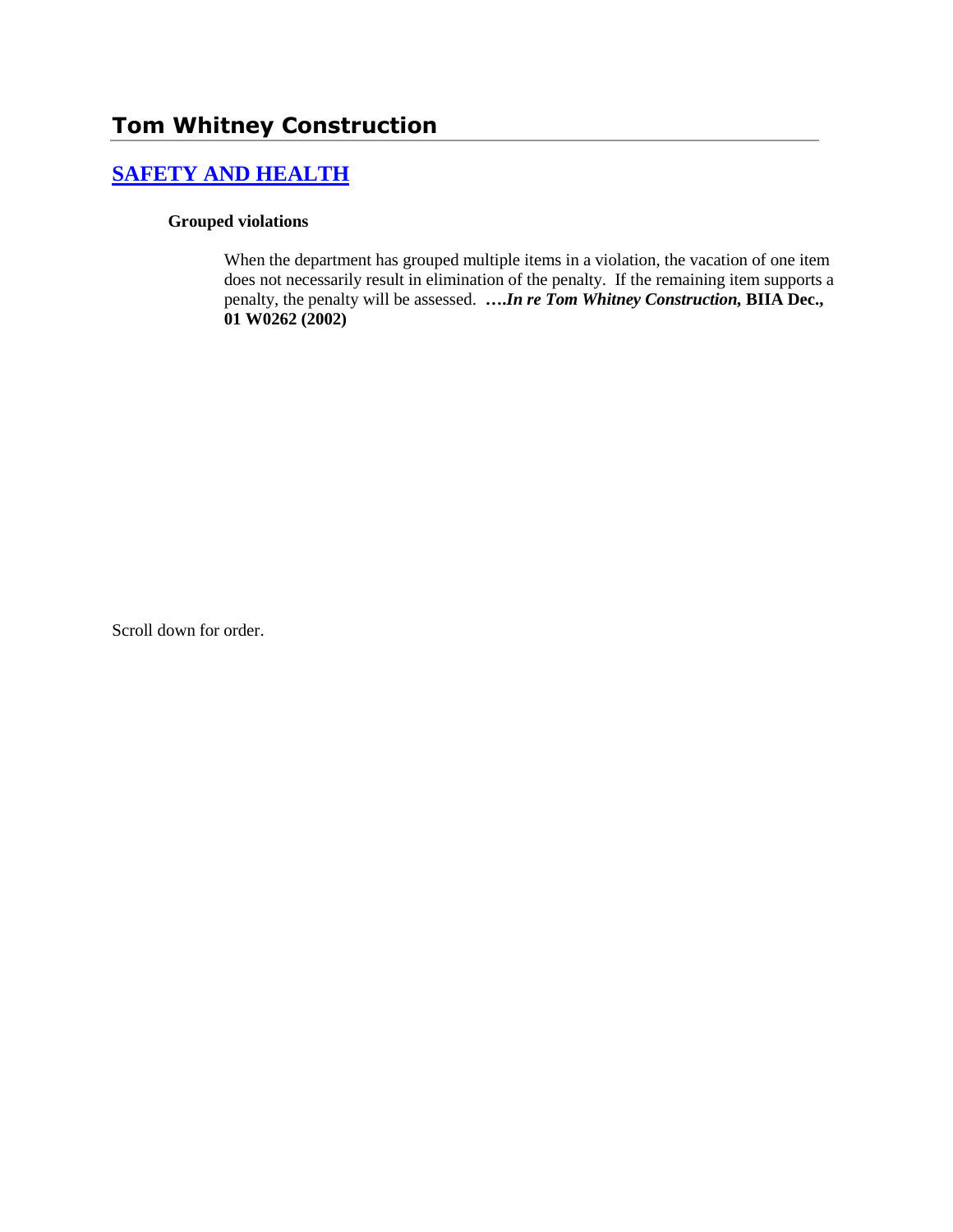## **BEFORE THE BOARD OF INDUSTRIAL INSURANCE APPEALS STATE OF WASHINGTON**

**)**

**IN RE: TOM WHITNEY CONSTRUCTION ) DOCKET NO. 01 W0262**

**CITATION & NOTICE NO. 303655658 ) DECISION AND ORDER**

APPEARANCES:

Employer, Tom Whitney Construction, by Tom Whitney, Owner

Employees of Tom Whitney Construction, by Iron Workers Local #14, None

> Department of Labor and Industries, by The Office of the Attorney General, per Steven J. Nash, Assistant

The employer, Tom Whitney Construction, filed an appeal with the Board of Industrial Insurance Appeals on April 2, 2001, from Corrective Notice of Redetermination No. 303655658, issued by the Department of Labor and Industries on March 9, 2001. The order affirmed the following violations alleged by Citation and Notice No. 303655658: Item 1-1a, alleging a serious violation of WAC 296-155-24505(1) and assessing a penalty of \$1,200; Item 1-1b, alleging a serious violation of WAC 296-155-24510 and assessing no penalty; Item 1-2, alleging a serious violation of WAC 296-155-490(2)(b)(v) and assessing a penalty of \$1,200; Item 1-3, alleging a serious violation of WAC 296-155-24510(2)(a)(ix) and assessing a penalty of \$1,200; and Item 1-4, alleging a serious violation of WAC 296-155-525(2)(h) and assessing a penalty of \$800, for a total proposed penalty of \$4,400. **AFFIRMED AS MODIFIED.**

## **DECISION**

Pursuant to RCW 51.52.104 and RCW 51.52.106, this matter is before the Board for review and decision on a timely Petition for Review filed by the Department of Labor and Industries to a Proposed Decision and Order issued on August 9, 2002, in which Corrective Notice of Redetermination No. 303655658 was affirmed as modified.

The Board has reviewed the evidentiary rulings in the record of proceedings and finds that no prejudicial error was committed. The rulings are affirmed.

47 On August 9, 2000, the Department of Labor and Industries conducted an inspection of the Columbia Cold Storage building construction site in Othello, Washington. As a result of the inspection, the employer, Tom Whitney Construction, was cited with five serious violations of the

1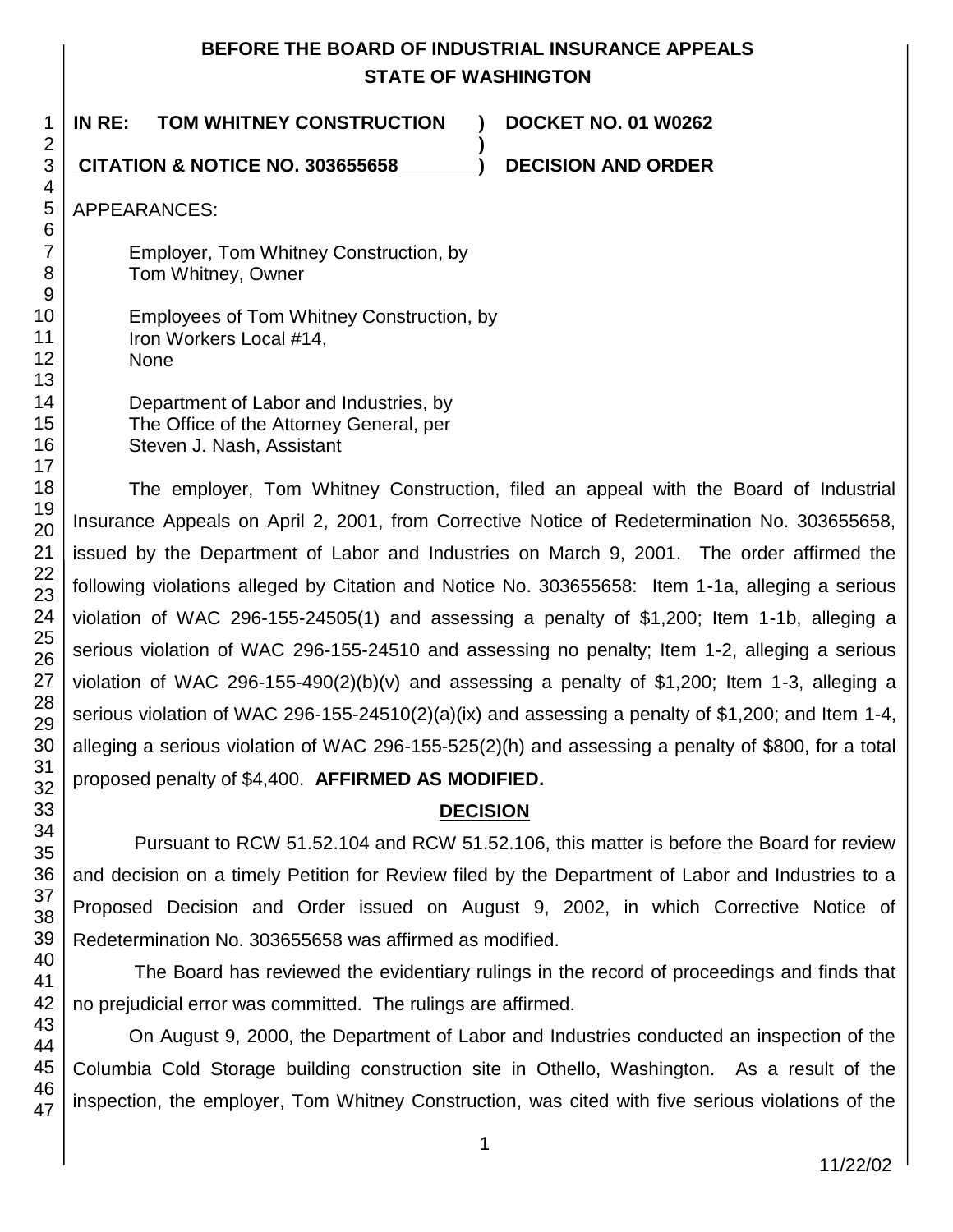Washington Industrial Safety and Health Act. Item 1-1a is a serious violation for failing to have a written fall protection work plan on the work site. This is a violation of WAC 296-155-24505(1). Our industrial appeals judge found that the employer had a written fall protection work plan on the work site, and vacated the violation. We agree with this analysis. Our review of the record persuades us that the employer did indeed have a written fall protection work plan on the work site, and thus did not violate WAC 296-155-24505(1).

Item 1-2 is a serious violation, which alleges that workers working in a boom or basket from an aerial lift were not wearing a full body harness and did not have a lanyard attached to the boom or basket. This is a violation of WAC 296-155-490(2)(b)(v). Our industrial appeals judge found that the employer violated this safety provision, but adjusted the penalty by finding that the good faith element of the penalty calculation should be upgraded from fair to good. We agree with our industrial appeals judge that the good faith element of the penalty calculation is best described as good for this employer for this violation. We agree with the reduction set forth in the Proposed Decision and Order for the penalty for Item 1-2.

Item 1-3 is a serious violation of WAC 296-155-24510(2)(a)(ix). This violation alleges that workers using a full body harness are required to have secured anchorages capable of supporting 5,000 pounds per employee, except when self-protracting lifelines or other deceleration devices are used, which limit free fall to 2 feet, in which case anchorages shall be capable of withstanding 3,000 pounds. This violation alleges that the anchor point that was set up for the employees did not meet the requirement for the 5,000-pound limit. We have reviewed the record and concur with our industrial appeals judge that this violation was committed. Our industrial appeals judge reduced the probability factor in computing the penalty for this violation from a 3 to a 2. Our review of the record persuades us that our industrial appeals judge was correct in reclassifying the probability on this violation. Additionally, the good faith element of the penalty calculation should be reclassified from fair to good. We agree with the reduction of the penalty as set forth in the Proposed Decision and Order for this violation.

Violation 1-4 is a serious violation of WAC 296-155-525(2)(h). This violation alleges that an operator was swinging and suspending loads over workers on the roof. Our review of the record indicates that this violation was committed. We agree with our industrial appeals judge. The penalty calculation set forth in the Proposed Decision and Order, which modified the good faith from fair to good, and resulted in a penalty reduction, is correct.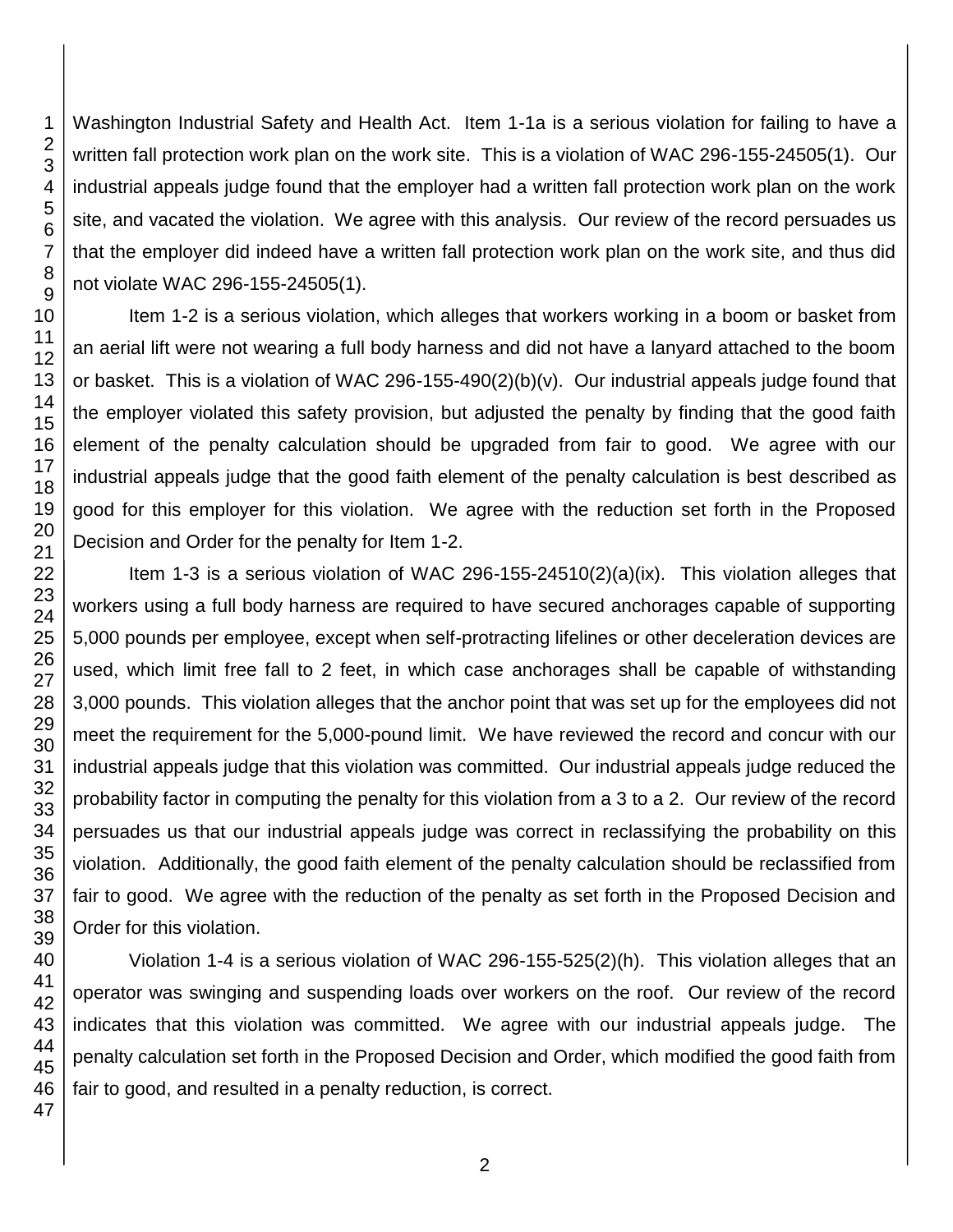The remaining controversy in this matter focuses on Item 1-1b, which is a serious violation of WAC 296-155-24510. This violation alleges that the employees were working at a height of 25 feet or more without the use of fall protection, as required by the Washington Administrative Code. Our review of the record persuades us that our industrial appeals judge was correct that this violation was committed. The Department grouped Items 1-1a and 1-1b and assessed a penalty for the grouped violations in the amount of \$1,200. Our industrial appeals judge, however, did not provide a penalty for this serious violation.

Our industrial appeals judge interpreted the Department action of grouping Items 1-1a and 1-1b as assessing a penalty only for Item 1-1a and no penalty for Item 1-1b. Since Item 1-1a was vacated, our industrial appeals judge found that the Department had failed to assess a penalty for Item 1-1b and affirmed that item without any penalty assessment.

The Department believes that the grouped violations of 1-1a and 1-1b collectively were assessed the penalty set out for the group and that Item 1-1b should be affirmed with a penalty. We agree with the Department.

Item 1-1b is cited as a serious violation. We find on this record that it is a serious violation. RCW 49.17.180(2) requires that all serious violations must be assessed a penalty. Although we vacate Item 1-1a, the only reduction in the penalty for Item 1-1b will be the adjustment of good faith, modified from fair to good. This is because Item 1-1b, standing alone, supports the proposed penalty for the two grouped violations.

Corrective Notice of Redetermination No. 303655658, issued by the Department of Labor and Industries on March 9, 2001, is affirmed as modified, as described above. As modified, the violations by Tom Whitney Construction on August 9, 2000, result in a total penalty to be assessed of \$2,000.

## **FINDINGS OF FACT**

1. On August 9, 2000, compliance safety and health officer Jeffrey L. Krausse of the Department of Labor and Industries conducted an inspection of the Columbia Cold Storage construction site in Othello, Washington, where Tom Whitney Construction was installing a roof as a subcontractor. On August 10, 2000, Mr. Krausse conducted a closing conference with representatives from Tom Whitney Construction. On January 10, 2001, the Department issued Citation and Notice No. 303655658, alleging the following violations: in Item 1-1a, a serious violation of WAC 296-155-24505(1) with a penalty of \$1,200; in Item 1-1b, a serious violation of WAC 296-155-24510 with no penalty; in Item 1-2, a serious violation of WAC 296-155-490 $(2)(b)(v)$  with a corresponding penalty of \$1,200; in Item 1-3, a serious violation of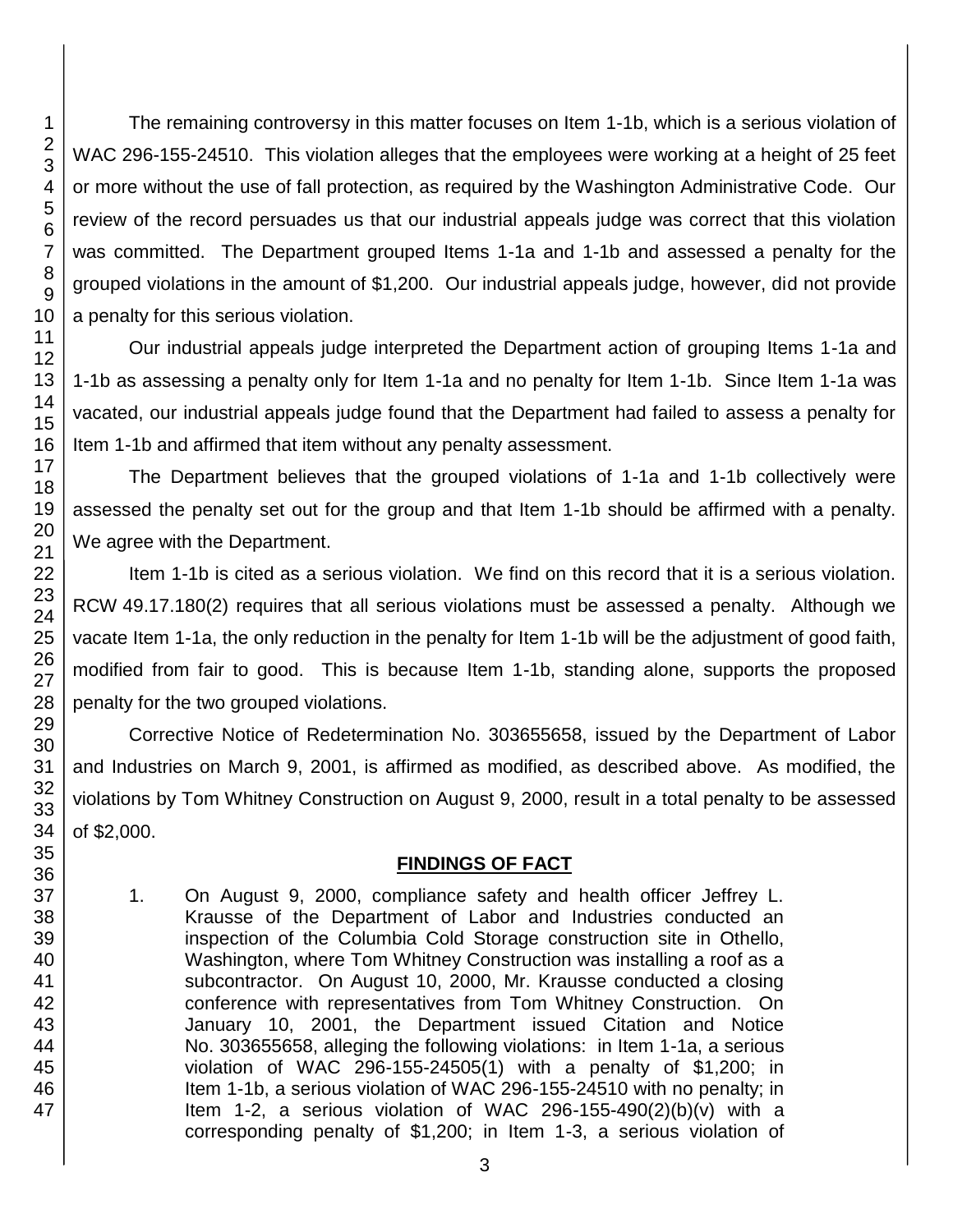WAC 296-155-24510(2)(a)(ix) with a penalty of \$1,200; and in Item 1-4, a serious violation of WAC 296-155-525(2)(h) with a penalty of \$800, for a total proposed penalty of \$4,400.

On January 30, 2001, Tom Whitney Construction mailed its appeal from Citation and Notice No. 303655658 to the Safety Division of the Department of Labor and Industries. On February 2, 2001, the Department issued a Notice of Reassumption of Jurisdiction.

On March 9, 2001, the Department issued Corrective Notice of Redetermination No. 303655658, affirming each of the violations and penalties assessed by Citation and Notice No. 303655658. On March 29, 2001, Tom Whitney Construction placed its Notice of Appeal from Corrective Notice of Redetermination No. 303655658 in the mail. On April 2, 2001, the Department received the employer's Notice of Appeal. On April 3, 2001, the Board issued a Notice of Filing of Appeal for the appeal, which had been assigned Docket No. 01 W0262.

- 2. On August 9, 2000, Tom Whitney Construction had developed and implemented an adequate site-specific written fall protection work plan for its work on the Columbia Cold Storage project at Othello, Washington.
- 3. On August 9, 2000, Tom Whitney Construction employees were working on a roof, the eve of which was 26 feet from the ground and the peak of the roof 36 feet from the ground. The workers were wearing body harnesses with lanyards, but the lanyards were not secured in any fashion to prevent the workers from falling to the ground. The employees' actions could have resulted in substantial physical harm to themselves. Tom Whitney Construction had knowledge of the hazard presented by the employees' actions and that there was a substantial probability that physical harm could result.
- 4. The violation committed by Tom Whitney Construction employees by failing to secure them to the roof was cited as Item 1-1b and was grouped with Item 1-1a.
- 5. The severity of any industrial injury resulting from the employees' failure to secure themselves to the roof is most adequately rated as a 6 on an ascending scale of 1 to 6 because the ground below the roof was concrete flooring and a worker could be seriously injured or killed if he were to fall from the roof to the ground.
- 6. The probability of an accident occurring due to the employee's failure to secure himself to the roof is most adequately described as 3 on an ascending scale of 1 to 6 because the metal roof was slick from dust.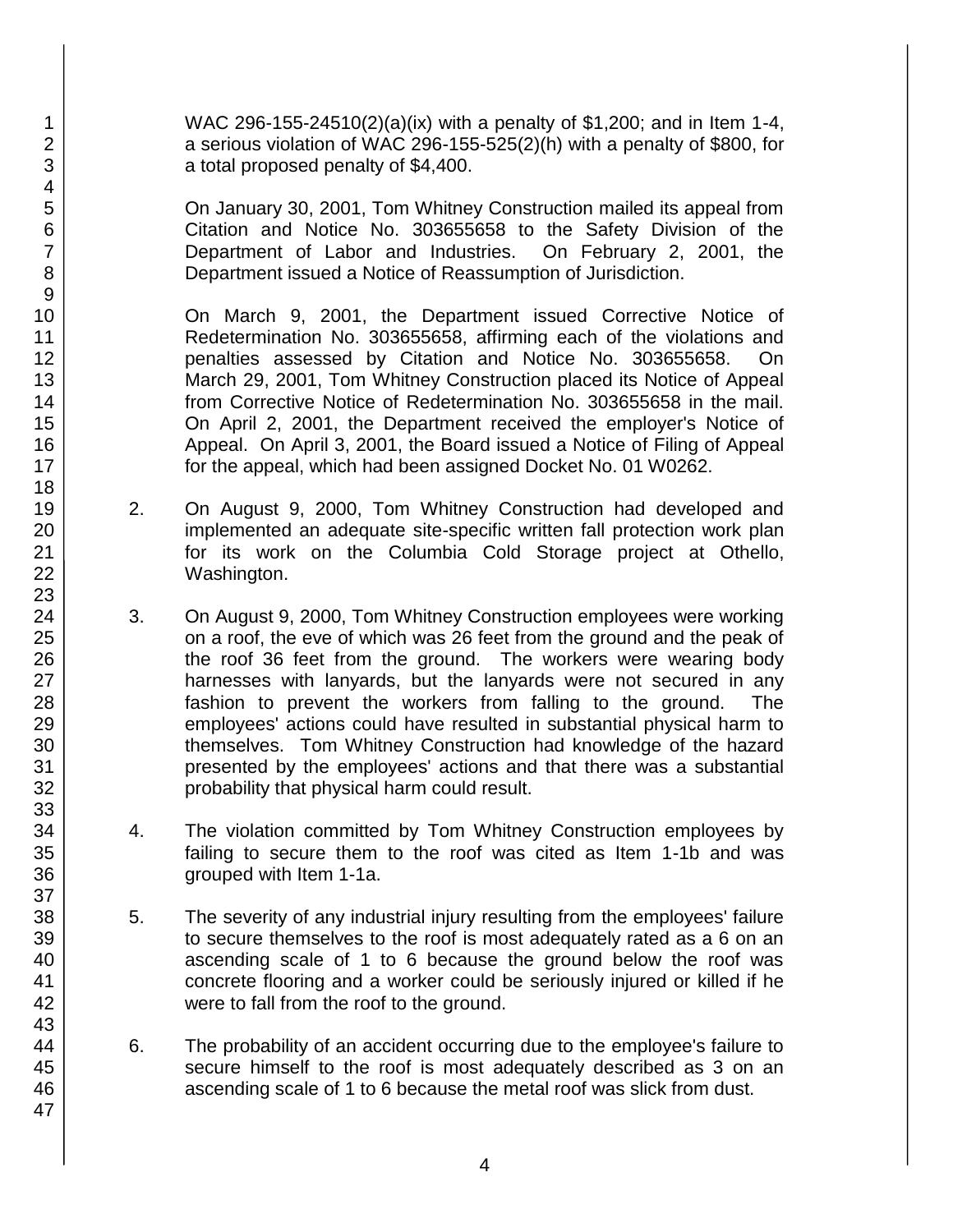- 7. The gravity of the violation cited in Item 1-1b is most adequately rated as 18 (6x3), for a base penalty of \$3,000.
- 8. Tom Whitney Construction demonstrated good "good faith" in that it had an appropriate site specific fall protection plan in place for the job, all the proper equipment had been provided to the employees prior to beginning the job, and the employees had all been given instructions on the proper use of the safety equipment. The corresponding deduction and penalty for good faith should be 20 percent, or \$600 for Item 1-1b.
- 9. On August 9, 2000, Tom Whitney Construction had less than 25 employees working in the State of Washington, which entitled Tom Whitney Construction to a 60 percent or \$1,800 deduction for violation of Item 1-1b.
- 10. The appropriate adjusted penalty for Item 1-1b is \$600.
- 11. Tom Whitney Construction's history was most appropriately rated as average with no corresponding penalty reduction because, although Tom Whitney Construction had a lower than average experience rating, it had been cited for similar violations three years earlier.
- 12. On August 9, 2000, a Tom Whitney Construction employee was working from a basket on a man-lift approximately 26 feet from the ground. The employee was not secured to the basket in any manner to prevent him from falling from the basket to the ground. Tom Whitney Construction had knowledge of the hazard presented by the employee's actions and that there was a substantial probability that physical harm could result.
- 13. The violation committed by the Tom Whitney Construction employee by his failure to secure himself to the basket is best classified as serious because there was a substantial probability of serious injury if the employee was to fall 26 feet from the basket to the ground.
- 14. The severity of any industrial injury resulting from the employees' failure to secure themselves to the basket is most adequately rated as 6 on an ascending scale of 1 to 6 because the ground below the basket was hard-packed earth and a worker could be seriously injured or killed if he were to fall 26 feet from the roof to the ground.
- 15. The probability of an accident occurring due to the employee's failure to secure himself to the basket is most adequately described as 3 on an ascending scale of 1 to 6 because the employee was crawling in and out of the basket to and from the roof, and the roof was somewhat slick.
- 16. The gravity of the violation cited in Item 1-2 is most adequately rated as 18 (6x3) for a base penalty of \$3,000.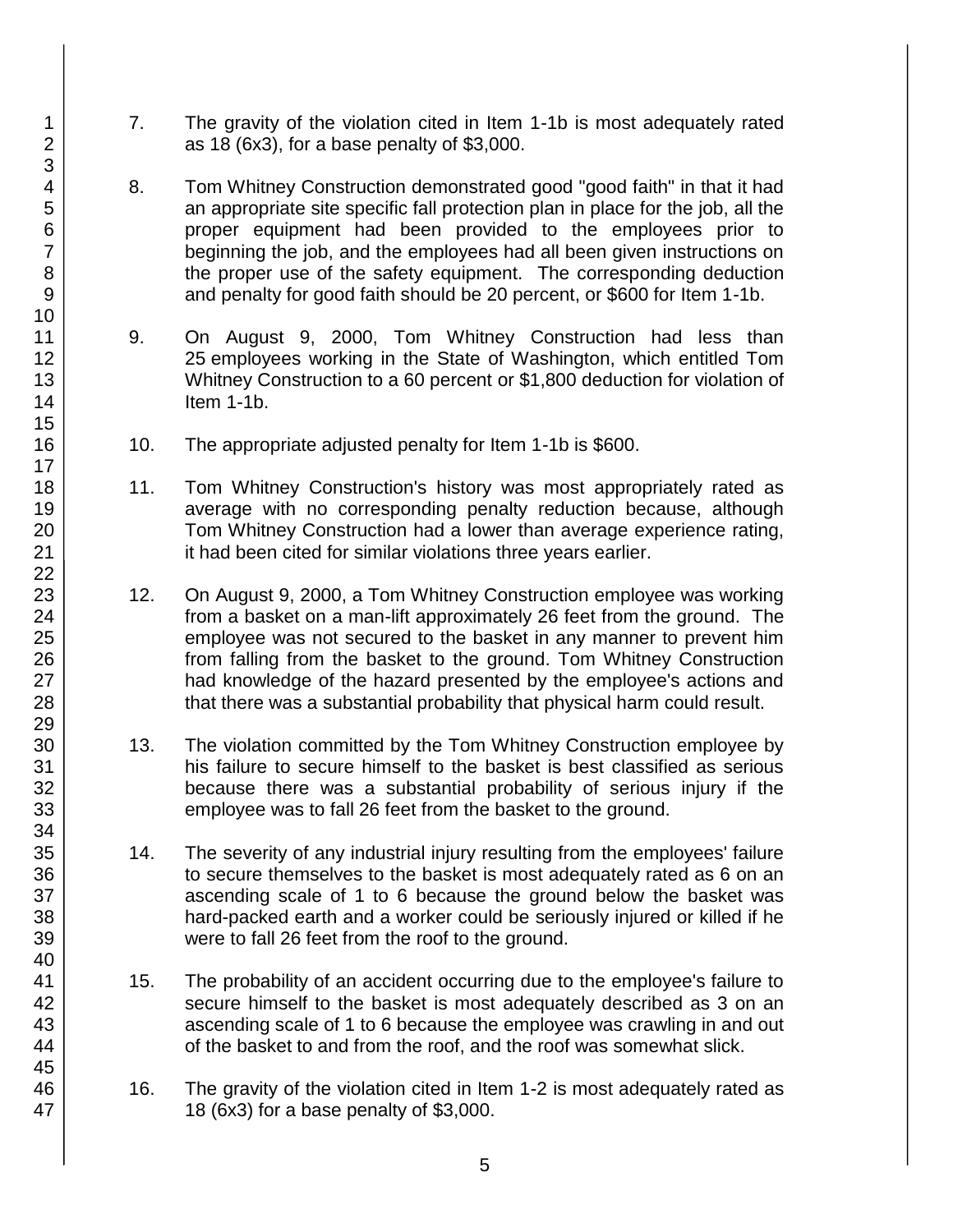- 17. Tom Whitney Construction demonstrated good "good faith" in that it had an appropriate site specific fall protection plan in place for the job, all the proper equipment had been provided to the employees prior to beginning the job, the employees had all been given instruction on the proper use of the safety equipment, and when Heith E. Belton had left the jobsite all employees were properly tied off to appropriate anchor points, and the job was being performed in a safe manner. The corresponding deduction in penalty for good faith should be 20 percent, or \$600 for Item 1-2.
- 18. Tom Whitney Construction's history was most appropriately rated as average with no corresponding penalty reduction because, although Tom Whitney Construction had a lower than average experience rating, Tom Whitney Construction had been cited for similar violations three years earlier.
- 19. On August 9, 2000, Tom Whitney Construction had less than 25 employees working in the State of Washington, entitling Tom Whitney Construction to a 60 percent, or \$1,800 deduction for the violation cited as Item 1-2.
- 20. The appropriate adjusted penalty for Item 1-2 is \$600.
- 21. On August 9, 2000, Tom Whitney Construction employees were using C-clamps as attachment points for body harnesses and were not using a system that was capable of supporting 5,000 pounds per employee. Tom Whitney Construction had knowledge of the hazard presented by the employees' actions and that there was a substantial probability that physical harm could result.
- 22. The severity of any industrial injury resulting from the employees' failure to use attachment points for body harnesses that were capable of supporting 5,000 pounds per employee is most adequately rated as 6 on an ascending scale of 1 to 6 because the ground below the roof was cement inside the building and hard-packed earth outside the building, and a worker could be seriously injured or killed if he were to fall 26 to 35 feet from the roof to either surface.
- 23. The probability of an accident occurring due to the employees' failure to use attachment points for body harnesses that were capable of supporting 5,000 pounds per employee is most adequately rated as 2 on an ascending scale of 1 to 6 because the C-clamps used would have reduced the risk of falling to the ground below, resulting from the failure to tie off to any anchor point at all.
- 24. The gravity of the violation cited as Item 1-3 is best rated as 12 (6x2) for a base penalty of \$2,000.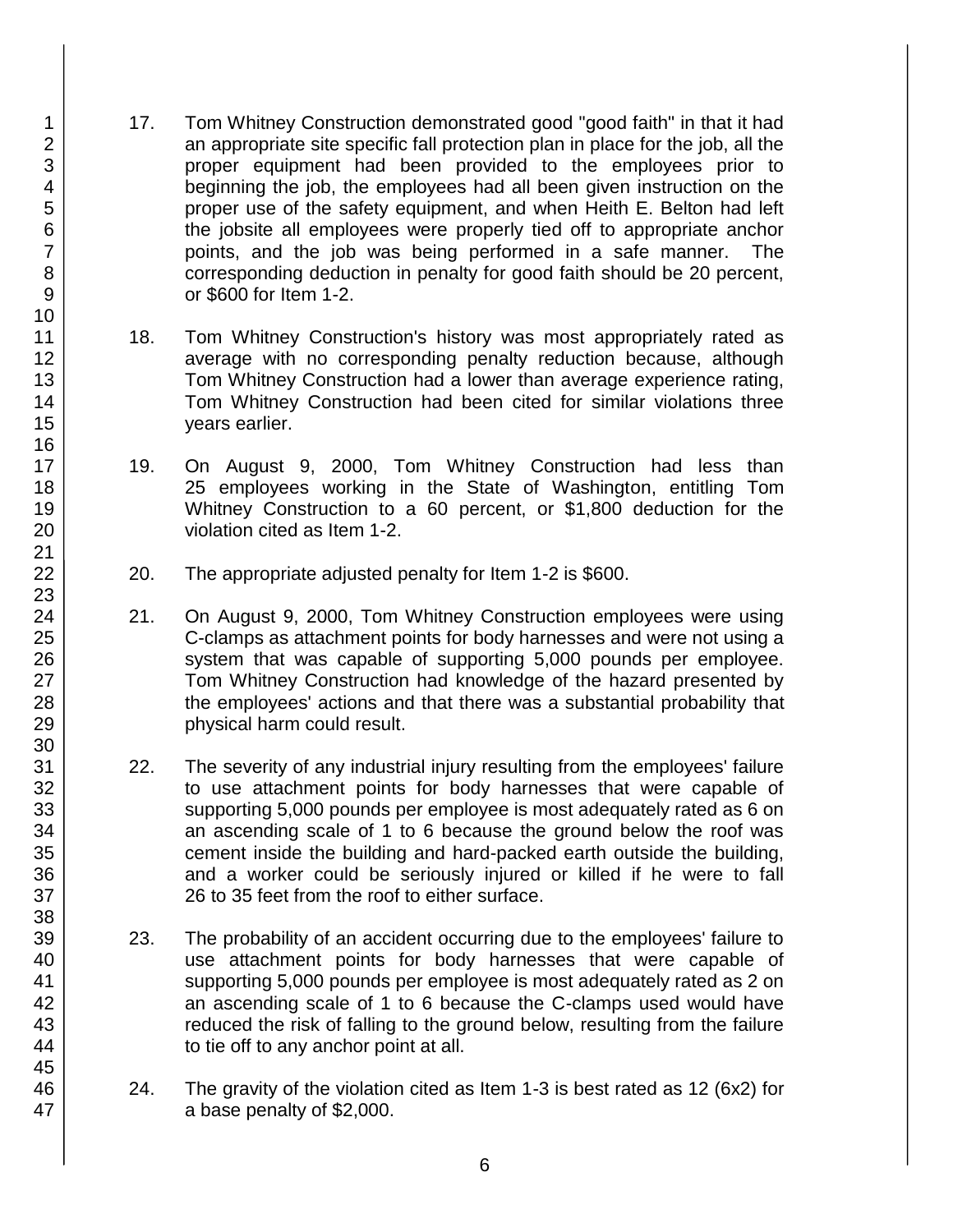- 25. Tom Whitney Construction is entitled to a 60 percent or \$1,200 deduction for size and a 20 percent or \$400 deduction for a good faith rating of good, resulting in an adjusted penalty of \$400 for Item 1-3.
- 26. On August 9, 2000, a Tom Whitney Construction employee suspended a load from a crane above another worker. Tom Whitney Construction had knowledge of the hazard presented by the employee's actions and that there was a substantial probability that physical harm could result from the violation cited as Item 1-4.
- 27. The severity of any industrial injury that could result from the load being suspended above a worker is best rated as 6 on an ascending scale of 1 to 6 because the load could have knocked the worker from the basket, causing a fall of 26 feet to hard-packed ground or the load itself could have fallen onto the worker, resulting in serious injury or death.
- 28. The probability of an injury occurring due to the load being suspended above a worker is best rated as 2 because, although the likelihood that the load would knock the worker from the basket is low, there is the additional possibility that the load could injure the worker by falling on him.
- 29. The gravity of the violation cited as Item 1-4 is best rated as 12 (6x2) for a base penalty of \$2,000.
- 30. Tom Whitney Construction is entitled to a 60 percent or \$1,200 deduction for size and a 20 percent or \$400 deduction for a good faith rating of good, resulting in an adjusted penalty of \$400 for Item 1-4.
- 31. The appropriate total aggregate penalty to be assessed against Tom Whitney Construction for all violations committed is \$2,000.

#### **CONCLUSIONS OF LAW**

- 1. The Board of Industrial Insurance Appeals has jurisdiction over the parties to and subject matter of this appeal, which was timely filed.
- 2. Item 1-1a: No violation of WAC 296-155-24505(1) has been established.
- 3. Item 1-1b: The failure of Tom Whitney Construction to ensure that all employees exposed to a hazard of falling from a location 10 feet or more in height were wearing appropriate fall restraint devices constitutes a serious violation of WAC 296-155-24510.
- 4. Item 1-2: Tom Whitney Construction's failure to ensure that all employees working in an aerial boom or basket wear a full body harness and lanyard attached to the boom or basket constitutes a serious violation of WAC 296-155-490(2)(b)(v).

47